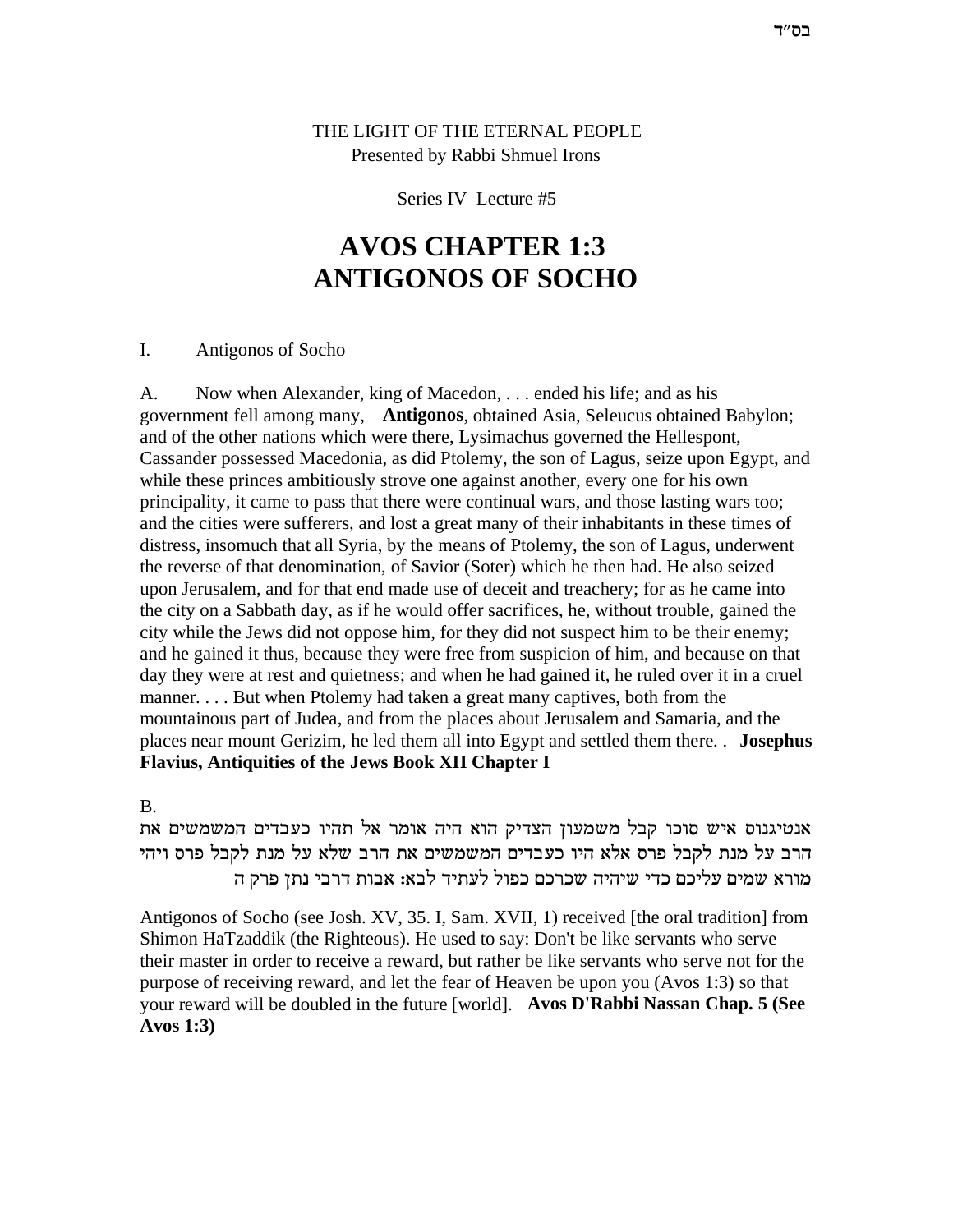#### II. The Sadducees

#### A.

אנטיגנוס איש סוכו היו לו שני תלמידים שהיו שונין בדבריו והיו שונין לתלמידים ותלמידים לתלמידים. עמדו ודקדקו אחריהן ואמרו מה ראו אבותינו לומר דבר זה אפשר שיעשה פועל מלאכה כל היום ולא יטול שכרו ערבית. אלא אלו היו יודעין אבותינו שיש עולם אחר ויש תחיית המתים לא היו אומרים כך. עמדו ופירשו מן התורה ונפרצו מהם שתי פרצות צדוקים וביתוסין. צדוקים על שום צדוק ביתוסי על שום ביתוס. והיו משתמשין בכלי כסף וכלי זהב כל ימיהם. [שלא] היתה דעתן גסה עליהם אלא צדוקים אומרים מסורת הוא ביד פרושים שהן מצערין עצמן בעולם הזה ובעולם הבא אין להם כלום: אבות דרבי נתן פרק ה

Antigonos, of Socho, had two disciples who would study and repeat his words and repeat his teachings to their students and they in turn would teach it to their students. They arose and analyzed his statements and said, "How could our forefathers say such a thing, [to serve Hashem without the expectation of reward]? Is it possible that a laborer should work all day and not receive his wages at night? If our forefathers were aware of another world and of resurrection of the dead, they wouldn't have made such a statement! They arose and severed their ties to the Torah and created two breaches, the Sadducees and Beithusim (or perhaps Essenes). One group was named for Saduc (Tzadok, one of Antigonos' disciples) and the other for Beithus (the other disciple of Antigonos). Throughout their lives, the Sadducees would use vessels of silver and gold, for they were gross and arrogant people. They would often say that the Pharisees have a tradition to torment themselves in this world without having anything in the next world. **Avos D'Rabbi Nassan Chapter 5**

B. At this time there were three sects among the Jews, who had different opinions concerning human actions; the one was called the sect of the Pharisees, another the sect of the Sadducees, and the other the sect of the Essenes. Now for the Pharisees, they say that some actions, but not all are the word of fate, and some of them are in our own power, and that they are liable to fate, but are not caused by fate. But the sect of the Essenes affirm, that fate governs all things, and that nothing befalls men but what is according to its determination. And for the Sadducees they take away fate and say there is no such thing, and that the events of human affairs are not at its disposal, but they suppose that all our actions are in our own power, so that we are ourselves the causes of what is good, and receive what is evil from our own folly. However, I have given a more exact account of these opinions in the second book of the Jewish war. **Antiquities Book XIII Chap. 5:9**

C. But the Sadducees are those that compose the second order, and take away fate entirely, and suppose that G-d is not concerned in our doing or not doing what is evil; and they say, that to act what is good, or what is evil, is at men's own choice, and that the one or the other belongs so to every one, that they may act as they please. They also take away the belief of the immortal duration of the soul, and the punishments and rewards in Hades. Moreover, the Pharisees are friendly to one another, and are for the exercise of concord and regard for the public. But the behavior of the Sadducees one towards another is in some degree wild; and their conversation with those that are of their own party is as barbarous as if they were strangers to them. And this is what I had to say concerning the philosophic sects among the Jews.**The Wars of the Jews Book II Chapter 8**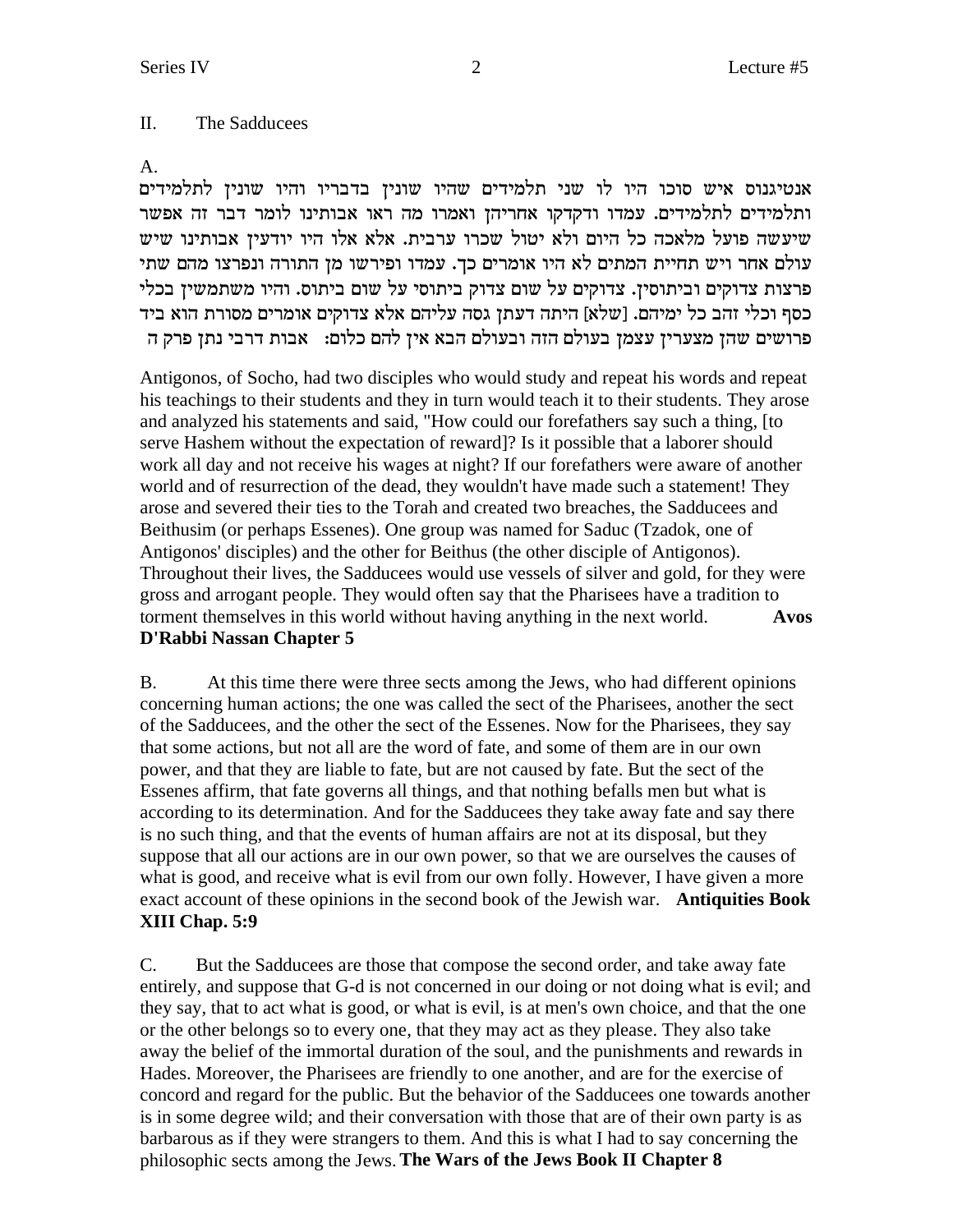#### A Labor of Love III.

A.

תניא: (דברים ל) לאהבה את ד' א-להיך לשמוע בקולו ולדבקה בו ־ שלא יאמר אדם: אקרא שיקראוני חכם, אשנה שיקראוני רבי, אשנן שאהיה זקן ואשב בישיבה, אלא למד מאהבה וסוף הכבוד לבא, שנאמר: (משלי ז) קשרם על אצבעותיך כתבם על לוח לבך, ואומר: (משלי ג) דרכיה דרכי נועם, ואומר: (משלי ג) עץ חיים היא למחזיקים בה ותומכיה מאושר. רבי אליעזר בר ר' צדוק אומר: עשה דברים לשם פעלם, ודבר בהם לשמם, אל תעשם עטרה להתגדל בהם, ואל תעשם קורדום להיות עודר בו, וקל וחומר: ומה בלשצר שלא נשתמש אלא בכלי קדש שנעשו כלי חול נעקר מן העולם, המשתמש בכתרה של תורה על אחת כמה וכמה. נדרים סב.

It was taught: That you may love the L-rd your G-d, and that you may obey His voice, and that you may cleave to Him: (Deut. 30:20) [This means] that one should not say, "I will read Scripture [and gain expertise] so that I may be called a Sage." "I will study [the Oral Law], so that I may be called Rabbi," "I will teach, in order to be an Elder, and sit in the assembly [of elders]", but rather learn out of love, and honor will come in the end, as it is written: Bind them upon thy fingers, write them upon the table of thine heart. (Prov. 7:3) It is also said: Her ways are ways of pleasantness. (Ibid. 3:17) In addition, it is written: She is a tree of life to them that lay hold upon her and happy is everyone that retains her. (Ibid 3:18) R. Eliezer son of R. Tzadok said: Do [good] deeds for the sake of their Maker, and speak of them (the words of Torah) for their own sake. Make not of them a crown wherewith to magnify yourself, nor a spade to dig with. And this follows a fortiori. If Belshazzar, who merely used the holy vessels which had been profaned, was driven from the world; how much more so one who makes use of the crown of the Torah! **Nedarim 62a**

# B.

דרש רבי שמלאי: מפני מה נתאוה משה רבינו ליכנס לא"י? וכי לאכול מפריה הוא צריך? או לשבוע מטובה הוא צריך? אלא כך אמר משה: הרבה מצות נצטוו ישראל ואין מתקיימין אלא בא"י, אכנס אני לארץ כדי שיתקיימו כולן על ידי אמר לו הקב"ה: כלום אתה מבקש אלא לקבל שכר, מעלה אני עליך כאילו עשיתם, שנאמר: (ישעיהו נג) לכן אחלק לו ברבים ואת עצומים יחלק שלל תחת אשר הערה למות ל' בפתח מ' בקמץ ו' בסגול נפשו ואת פושעים נמנה והוא חטא רבים נשא ולפושעים יפגיע, לכן אחלק לו ברבים ־ יכול כאחרונים ולא כראשונים? ת"ל: ואת עצומים יחלק שלל, כאברהם יצחק ויעקב שהן עצומים בתורה ובמצות תחת אשר הערה למות נפשו ־ שמסר עצמו למיתה, שנאמר: (שמות לב) ואם אין מחני נא וגו' ואת פושעים נמנה ־ שנמנה עם מתי מדבר והוא חטא רבים נשא ־ שכיפר על מעשה העגל ולפושעים יפגיע <sup>–</sup> שביקש רחמים על פושעי ישראל שיחזרו בתשובה, ואין פגיעה אלא תפלה, שנאמר: (ירמיהו ז) ואתה אל תתפלל בעד העם הזה ואל תשא בעדם רנה ותפלה . ואל תפגע בי. ) סוטה יד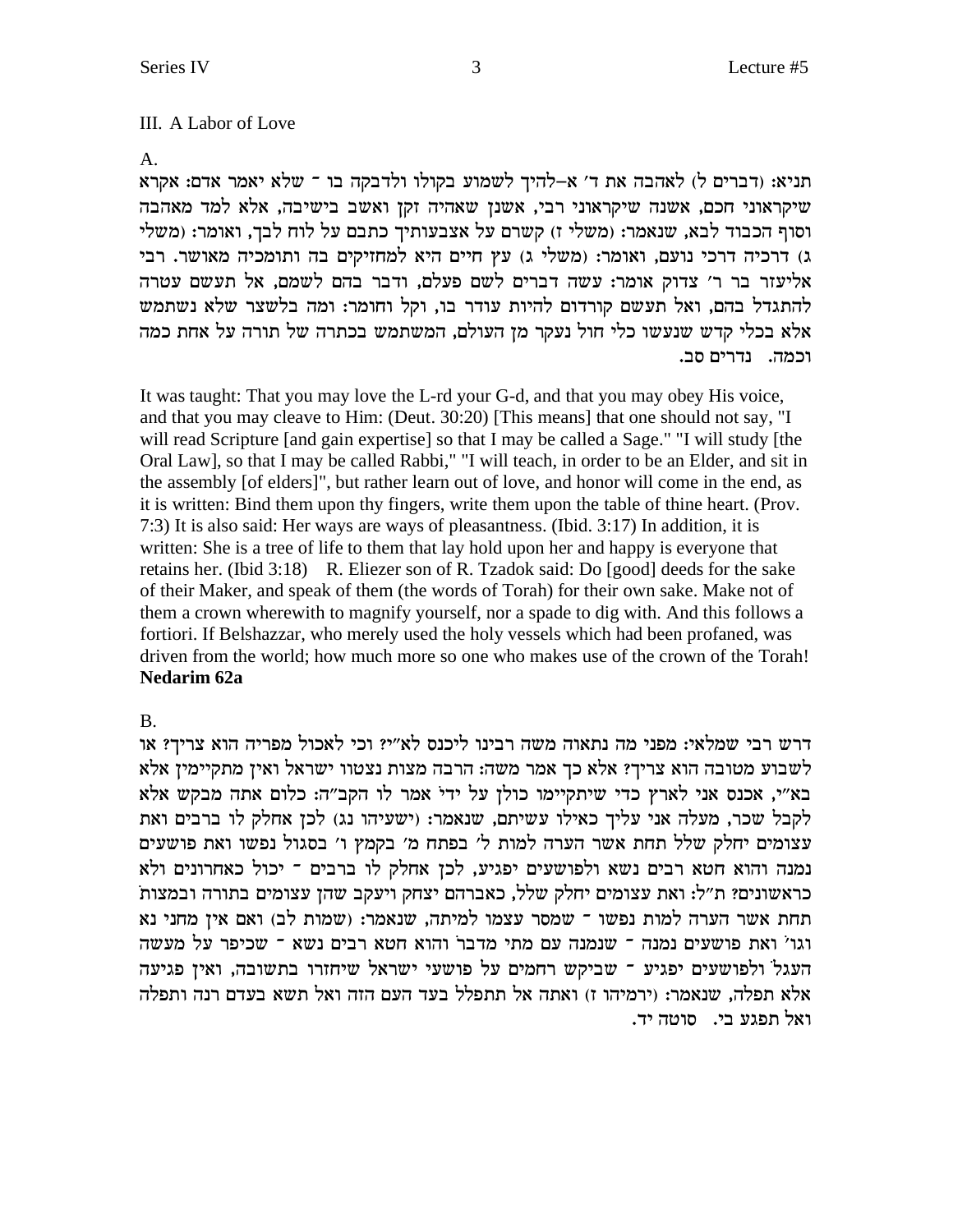R. Simlai expounded: Why did Moses our teacher yearn to enter the land of Israel? Did he want to eat of its fruits or satisfy himself from its bounty? But this is what Moses said, 'Many precepts were commanded to Israel which can only be fulfilled in the land of Israel. I wish to enter the land so that they may all be fulfilled by me'. The Holy One, blessed be He, said to him, 'Is it only to receive the reward [for obeying the commandments] that you seek? In my eyes, I consider it as if you performed them'; as it is said (Isaiah 53): Therefore will I divide him a portion with the great, and he shall divide the spoil with the strong; because he poured out his soul unto death, and was numbered with the transgressors; yet he bore the sins of many, and made intercession for the transgressors. 'Therefore will I divide him a portion with the great' — it is possible [to think that his portion will be] with the [great of] later generations and not former generations; therefore there is a text to declare, 'And he shall divide with the strong', i.e., with Abraham, Isaac and Jacob who were strong in Torah and the commandments. 'Because he poured out his soul unto death' — because he surrendered himself to die, as it is said: And if not, blot me, I pray thee etc. 'And was numbered with the transgressors' — because he was numbered with them who were condemned to die in the wilderness. 'Yet he bore the sins of many' — because he secured atonement for the making of the Golden Calf. 'And made intercession for the transgressors' — because he begged for mercy on behalf of the sinners in Israel that they should turn in penitence; and the word pegi'ah ['intercession'] means nothing else than prayer, as it is said: Therefore do not pray for this people, neither lift up cry nor prayer for them, neither make intercession to Me. **Sotah 14a**

### IV. The Fear of Heaven

# A.

'אמר רבי חנינא: הכל בידי שמים חוץ מיראת שמים, שנאמר (דברים י׳): ועתה ישראל מה ד א-להיך שואל מעמך כי אם ליראה. אטו יראת שמים מילתא זוטרתא היא? והאמר רבי חנינא , משום רבי שמעון בן יוחי: אין לו להקדוש ברוך הוא בבית גנזיו אלא אוצר של יראת שמים : שנאמר: (ישעיהו ל"ג) יראת ד' היא אוצרו ־ אין, לגבי משה מילתא זוטרתא היא. ברכות לג

R. Hanina said: Everything is in the hand of Heaven except the fear of Heaven, as it says, And now, Israel, what does the L-rd, your G-d, require of you, but to fear the L-rd your G-d . . . (Deut. 10:12) Is the fear of heaven such a little thing? Has not R. Hanina said in the name of R. Shimon b. Yohai: The Holy One, blessed be He, has in His treasury nought except a store of the fear of Heaven, as it says (Isaiah 33:6), The fear of the L-rd is His treasure? — Yes; for Moses it was a small thing; as R. Hanina said: To illustrate by a parable, if a man is asked for a big article and he has it, it seems like a small article to him; if he is asked for a small article and he does not possess it, it seems like a big article to him. **Berachos 33b**